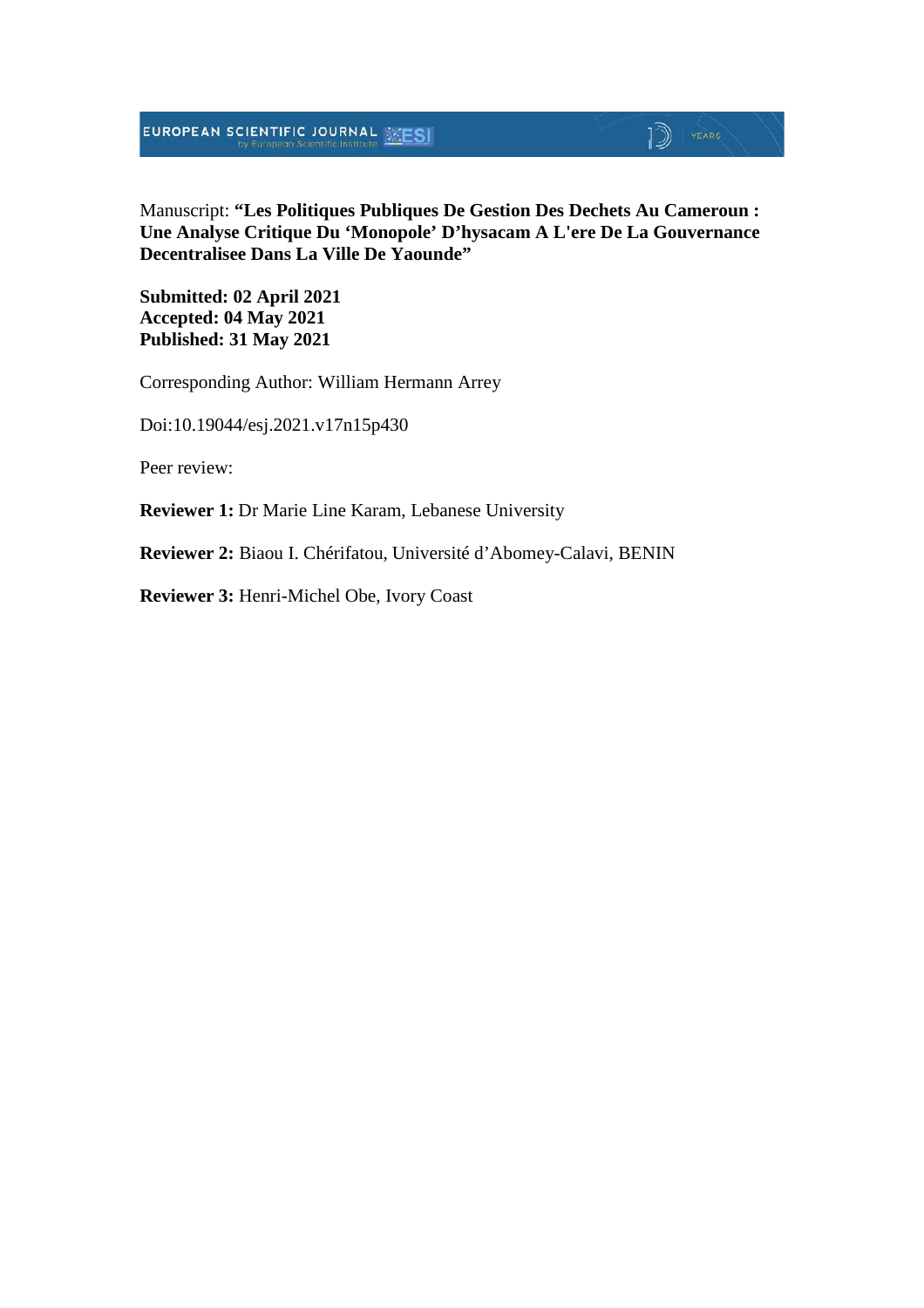# **ESJ** *Manuscript Evaluation Form 2021*

This form is designed to summarize the manuscript peer review that you have completed and to ensure that you have considered all appropriate criteria in your review. Your review should provide a clear statement, to the authors and editors, of the modifications necessary before the paper can be published or the specific reasons for rejection.

Please respond within the appointed time so that we can give the authors timely responses and feedback.

NOTE: ESJ promotes peer review procedure based on scientific validity and technical quality of the paper (not perceived the impact). You are also not required to do proofreading of the paper. It could be recommended as part of the revision. *ESJ editorial office would like to express its special gratitude for your time and efforts. Our editorial team is a substantial reason that stands ESJ out from the crowd!* 

Reviewer Name: Dr Marie line Karam

University/Country:Lebanese University

Date Manuscript Received: 5/4/2021 Date Review Report Submitted: 5/4/2021

Manuscript Title: LES POLITIQUES PUBLIQUES DE GESTION DES DECHETS AU CAMEROUN : UNE ANALYSE CRITIQUE DU 'MONOPOLE' D'HYSACAM A L'ERE DE LA GOUVERNANCE DECENTRALISEE DANS LA VILLE DE YAOUNDE

ESJ Manuscript Number: 0452/21

You agree your name is revealed to the author of the paper: Yes

You approve, your name as a reviewer of this paper, is available in the "review history" of the paper: Yes

You approve, this review report is available in the "review history" of the paper: Yes

#### **Evaluation Criteria:**

**Please give each evaluation item a numeric rating on a 5-point scale, along with a thorough explanation for each point rating.**

| <i><b>Questions</b></i>                                                    | <b>Rating Result</b><br>[Poor] $1-5$<br>[Excellent] |
|----------------------------------------------------------------------------|-----------------------------------------------------|
| 1. The title is clear and it is adequate to the content of the<br>article. | 4                                                   |
| (Please insert your comments)<br>Title clear and compatible                |                                                     |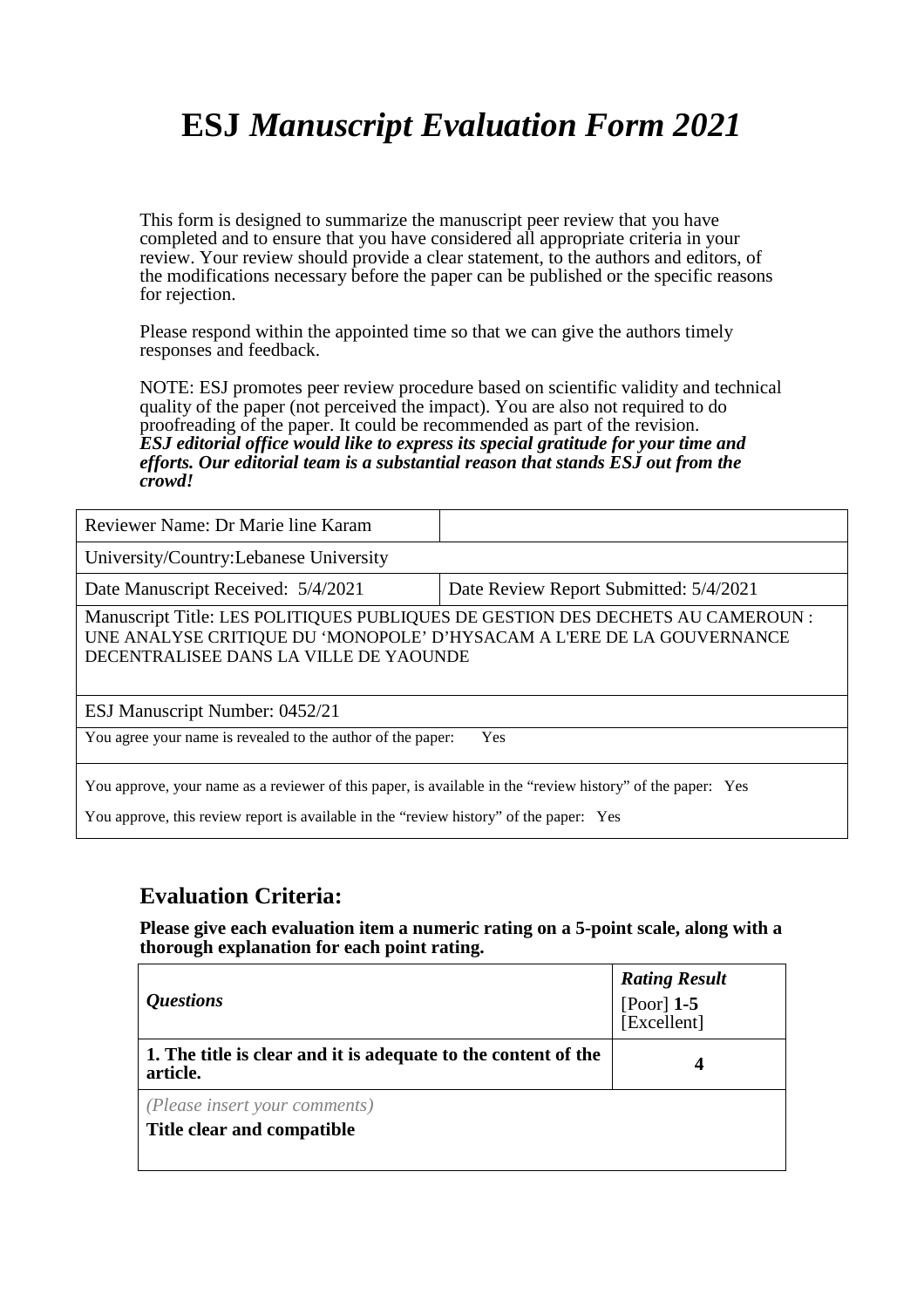| 2. The abstract clearly presents objects, methods and<br>results.                                    | $\boldsymbol{4}$ |
|------------------------------------------------------------------------------------------------------|------------------|
| The abstract presents an overview about the paper                                                    |                  |
| 3. There are few grammatical errors and spelling<br>mistakes in this article.                        | 4                |
| (Please insert your comments)                                                                        |                  |
| Very well written just few Scientific evidences                                                      |                  |
| 4. The study methods are explained clearly.                                                          | 3                |
| (Please insert your comments)<br>Yes, still need the analytical part                                 |                  |
| 5. The results are clear and do not contain errors.                                                  | 3                |
| (Please insert your comments)<br>The feasibility of the study from a concrete perspective is missing |                  |
| 6. The conclusions or summary are accurate and<br>supported by the content.                          | 4                |
| (Please insert your comments)                                                                        |                  |
| Clear but missing the implementation feasibility and obstacles                                       |                  |
| 7. The references are comprehensive and appropriate.                                                 | 3                |
| (Please insert your comments)                                                                        |                  |
| Important references are not mentioned                                                               |                  |

### **Overall Recommendation** (mark an X with your recommendation):

| Accepted, no revision needed               |     |
|--------------------------------------------|-----|
| Accepted, minor revision needed            | Yes |
| Return for major revision and resubmission |     |
| Reject                                     |     |

### **Comments and Suggestions to the Author(s):**

**EUROPEAN SCIENTIFIC JOURNAL SESI**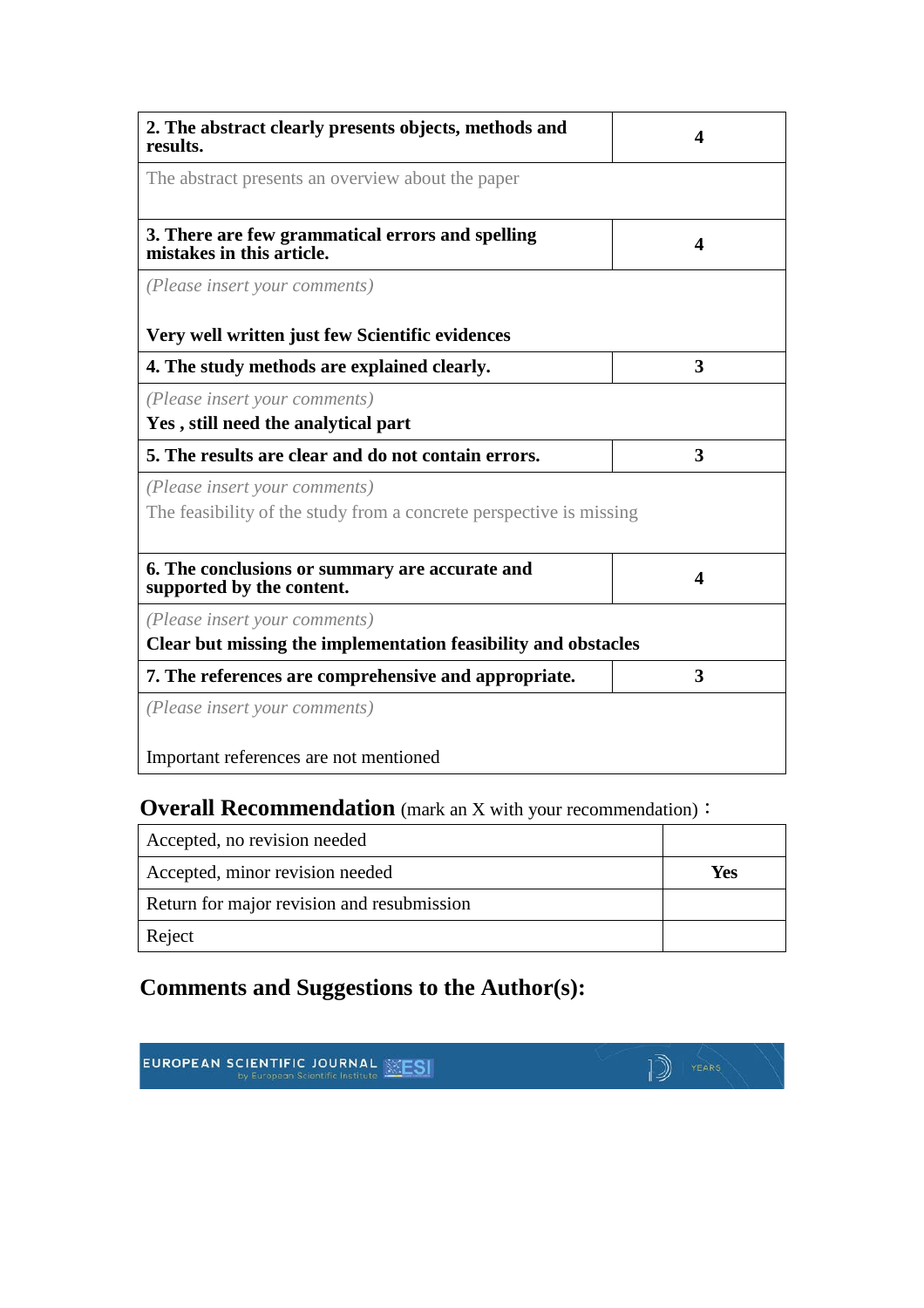# **ESJ** *Manuscript Evaluation Form 2021*

This form is designed to summarize the manuscript peer review that you have completed and to ensure that you have considered all appropriate criteria in your review. Your review should provide a clear statement, to the authors and editors, of the modifications necessary before the paper can be published or the specific reasons for rejection.

Please respond within the appointed time so that we can give the authors timely responses and feedback.

NOTE: ESJ promotes peer review procedure based on scientific validity and technical quality of the paper (not perceived the impact). You are also not required to do proofreading of the paper. It could be recommended as part of the revision. *ESJ editorial office would like to express its special gratitude for your time and efforts. Our editorial team is a substantial reason that stands ESJ out from the crowd!* 

Date Manuscript Received: 20/04/2021 Date Review Report Submitted:

Manuscript Title: **Les Politiques Publiques De Gestion Des Dechets Au Cameroun : Une Analyse Critique Du 'Monopole' D'hysacam A L'ere De La Gouvernance Decentralisee Dans La Ville De Yaounde**

ESJ Manuscript Number: 0452/21

You agree your name is revealed to the author of the paper: Yes/No

You approve, your name as a reviewer of this paper, is available in the "review history" of the paper: Yes/No

You approve, this review report is available in the "review history" of the paper:  $Yes/N\sigma$ 

#### **Evaluation Criteria:**

**Please give each evaluation item a numeric rating on a 5-point scale, along with a thorough explanation for each point rating.**

| <i><b>Questions</b></i>                                                    | <b>Rating Result</b><br>$[Poor]$ 1-5<br>[Excellent] |
|----------------------------------------------------------------------------|-----------------------------------------------------|
| 1. The title is clear and it is adequate to the content of the<br>article. |                                                     |
| Le titre est intéressant.                                                  |                                                     |
| 2. The abstract clearly presents objects, methods and<br>results.          |                                                     |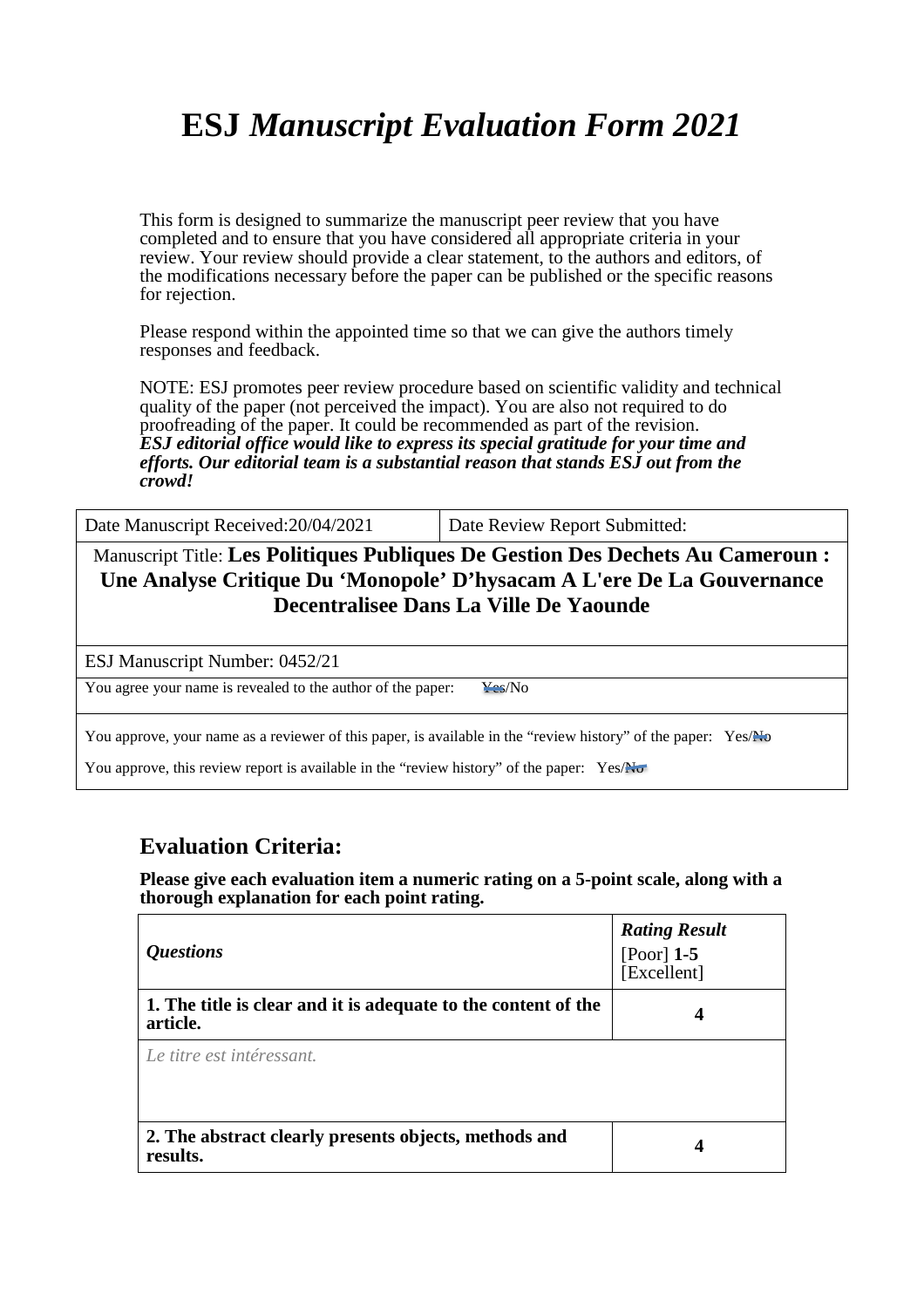| Le résumé est acceptable. Les observations ont été prises en compte                            |   |
|------------------------------------------------------------------------------------------------|---|
| 3. There are few grammatical errors and spelling<br>mistakes in this article.                  | 3 |
| Quelques fautes sont encores observées                                                         |   |
| 4. The study methods are explained clearly.                                                    | 3 |
| La méthodologie est acceptable au regard du domaine d'étude                                    |   |
| 5. The results are clear and do not contain errors.                                            | 4 |
| Les résultats sont appréciables                                                                |   |
| 6. The conclusions or summary are accurate and<br>supported by the content.                    | 3 |
| Un peu longue mais compte tenu des observations des autres évaluateurs, elle est<br>acceptable |   |
| 7. The references are comprehensive and appropriate.                                           | 3 |
| Sauf quelques erreurs, les références respectent la norme APA recommandée par<br>$l$ 'ESJ      |   |

#### **Overall Recommendation** (mark an X with your recommendation):

| Accepted, no revision needed               |  |
|--------------------------------------------|--|
| Accepted, minor revision needed            |  |
| Return for major revision and resubmission |  |
| Reject                                     |  |

#### **Comments and Suggestions to the Author(s):**

En général, les observations ont été prises en compte, mais quelques fautes d'orthographe et de grammaire ont été observées et je souhaiterais qu'elles soient corrigées. Merci.

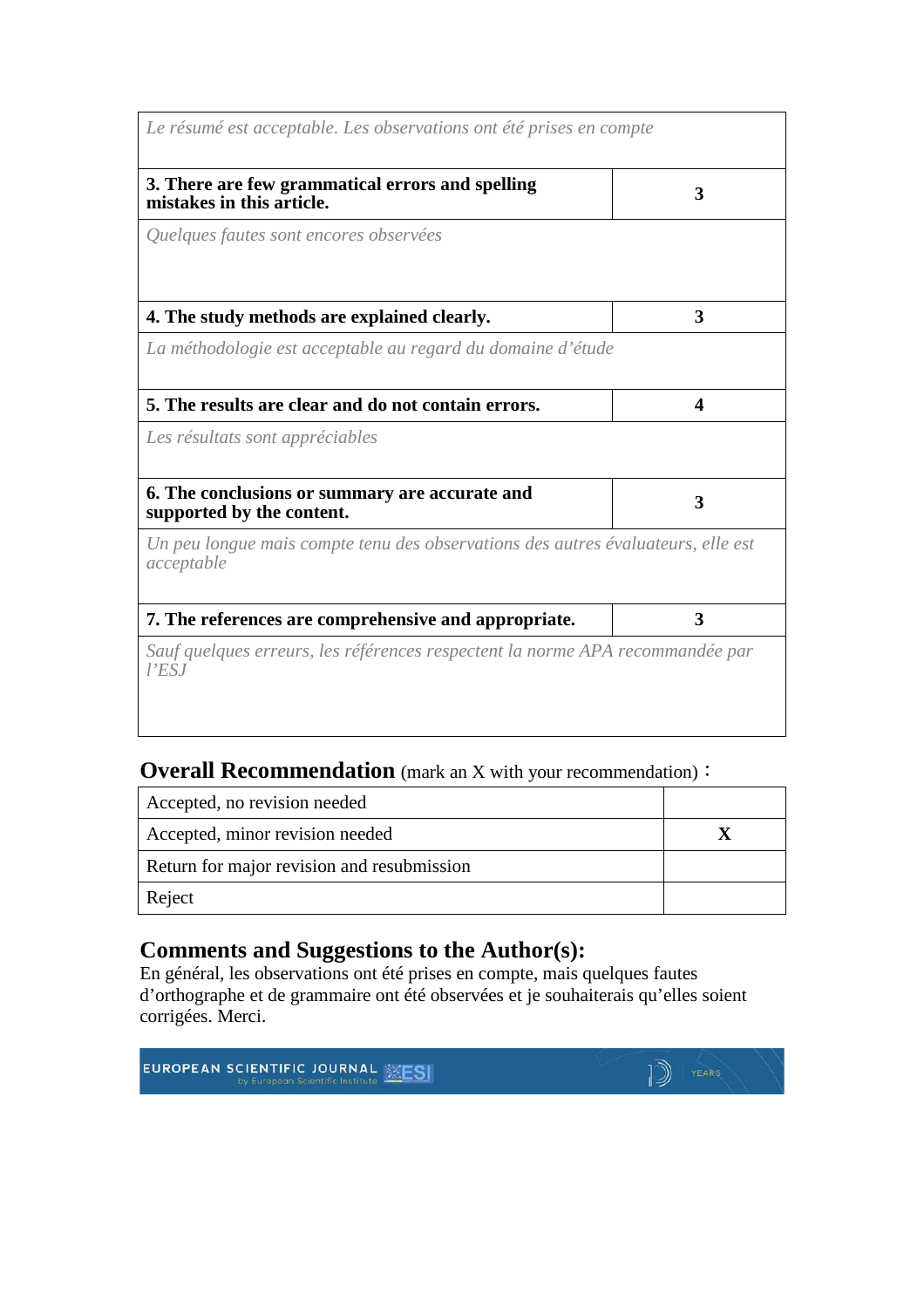### **ESJ** *Manuscript Evaluation Form 2021*

This form is designed to summarize the manuscript peer review that you have completed and to ensure that you have considered all appropriate criteria in your review. Your review should provide a clear statement, to the authors and editors, of the modifications necessary before the paper can be published or the specific reasons for rejection.

Please respond within the appointed time so that we can give the authors timely responses and feedback.

NOTE: ESJ promotes peer review procedure based on scientific validity and technical quality of the paper (not perceived the impact). You are also not required to do proofreading of the paper. It could be recommended as part of the revision. *ESJ editorial office would like to express its special gratitude for your time and efforts. Our editorial team is a substantial reason that stands ESJ out from the crowd!* 

Reviewer Name: Henri-Michel OBE

University/Country: Ivory Coast

Date Manuscript Received: 05/04/2021 Date Review Report Submitted: 13/04/2021

Manuscript Title: Les Politiques Publiques De Gestion Des Déchets Au Cameroun : Une Analyse Critique Du 'Monopole' D'HYSACAM à L'ère De La Gouvernance Décentralisée Dans La Ville De Yaoundé

ESJ Manuscript Number: 0452/21

You agree your name is revealed to the author of the paper: Yes

You approve, your name as a reviewer of this paper, is available in the "review history" of the paper: Yes

You approve, this review report is available in the "review history" of the paper: Yes

#### **Evaluation Criteria:**

**Please give each evaluation item a numeric rating on a 5-point scale, along with a thorough explanation for each point rating.**

| <i><b>Ouestions</b></i>                                                                     | <b>Rating Result</b><br>[Poor] $1-5$<br>[Excellent] |
|---------------------------------------------------------------------------------------------|-----------------------------------------------------|
| 1. The title is clear and it is adequate to the content of the<br>article.                  |                                                     |
| The title sounds interesting. However, the content of the article is somewhat<br>confusing. |                                                     |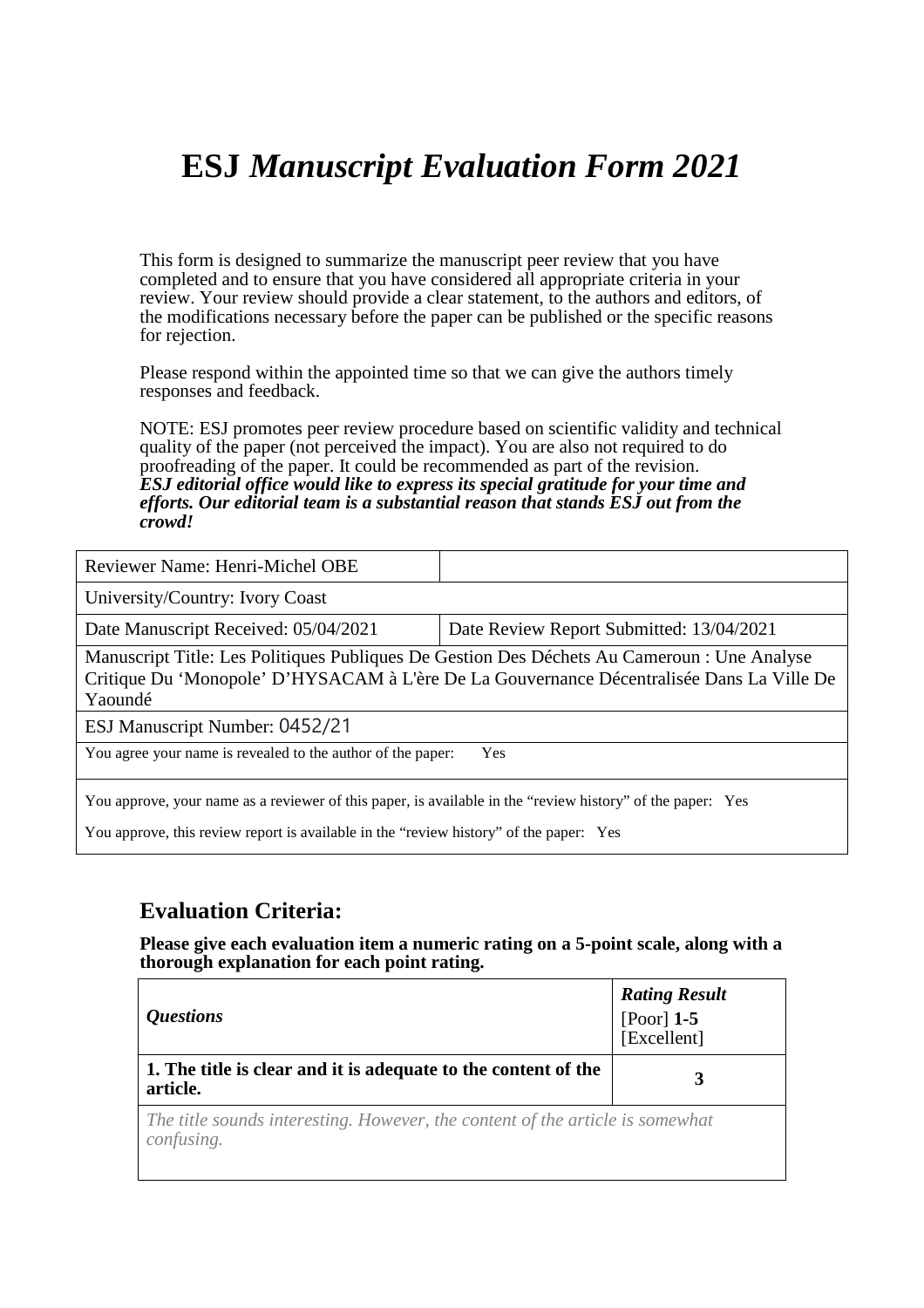| 2. The abstract clearly presents objects, methods and<br>results.                                        |              |
|----------------------------------------------------------------------------------------------------------|--------------|
| The brief summary of the methods and results are missing. So, the methodology is<br>not clearly outline. |              |
| 3. There are few grammatical errors and spelling<br>mistakes in this article.                            | $\mathbf{2}$ |
| Grammatical errors and spelling mistakes must be corrected.                                              |              |
| 4. The study methods are explained clearly.                                                              | $\mathbf{2}$ |
| The study methods are not clearly explained.                                                             |              |
| 5. The results are clear and do not contain errors.                                                      | 2,5          |
| The results need a revision to amend.                                                                    |              |
| 6. The conclusions or summary are accurate and<br>supported by the content.                              | 3,5          |
| The conclusions need a revision.                                                                         |              |
| 7. The references are comprehensive and appropriate.                                                     | 2            |
| The references are not cited correctly. They must be revised                                             |              |

#### **Comments and Suggestions to the Author(s):**

Dans le résumé, on ne retrouve pas la (les) démarche(s) méthodologique(s) adoptée(s) pour aboutir aux résultats. Aussi, la dernière phrase du résumé devrait présenter brièvement le résultat de votre étude. Nous vous suggérons les points suivants pour le résumé :

- Une idée générale qui situe le problème (en deux phrases maximum) ;
- La (les) démarche(s) méthodologique(s) adoptée(s) de part et d'autre (quantitative et/ou qualitative) ;
- Présentation des résultats très brièvement

Enfin, comment choisissez-vous les mots clés ?

Au niveau de l'introduction, nous vous suggérons de prendre en considération nos révisions sur le présent manuscrit. Mettez l'accent sur les points suivants :

1) Présenter le contexte du sujet à l'aide des études antérieures ;

A cet effet, je vous préconise en plus l'ouvrage **ONIBOKUN, A., & KUMUYI, A. (2001).** La gouvernance et la gestion des déchets en Afrique. In Onibokun, A.G. *Gestion des déchets urbains : des solutions pour l'Afrique.* Paris : CRDI-Karthala, pp. 5-11

- 2) Expliquer pourquoi le problème soulevé est important.
- 3) Définissez clairement les objectifs visés dans cet article : vous pouvez essayer de faire la démarcation entre l'objectif général et l'objectif spécifique puisqu'il n'y a pas d'hypothèse pour l'étude.
- 4) L'annonce de votre plan en une phrase : Je vous suggère d'adopter la